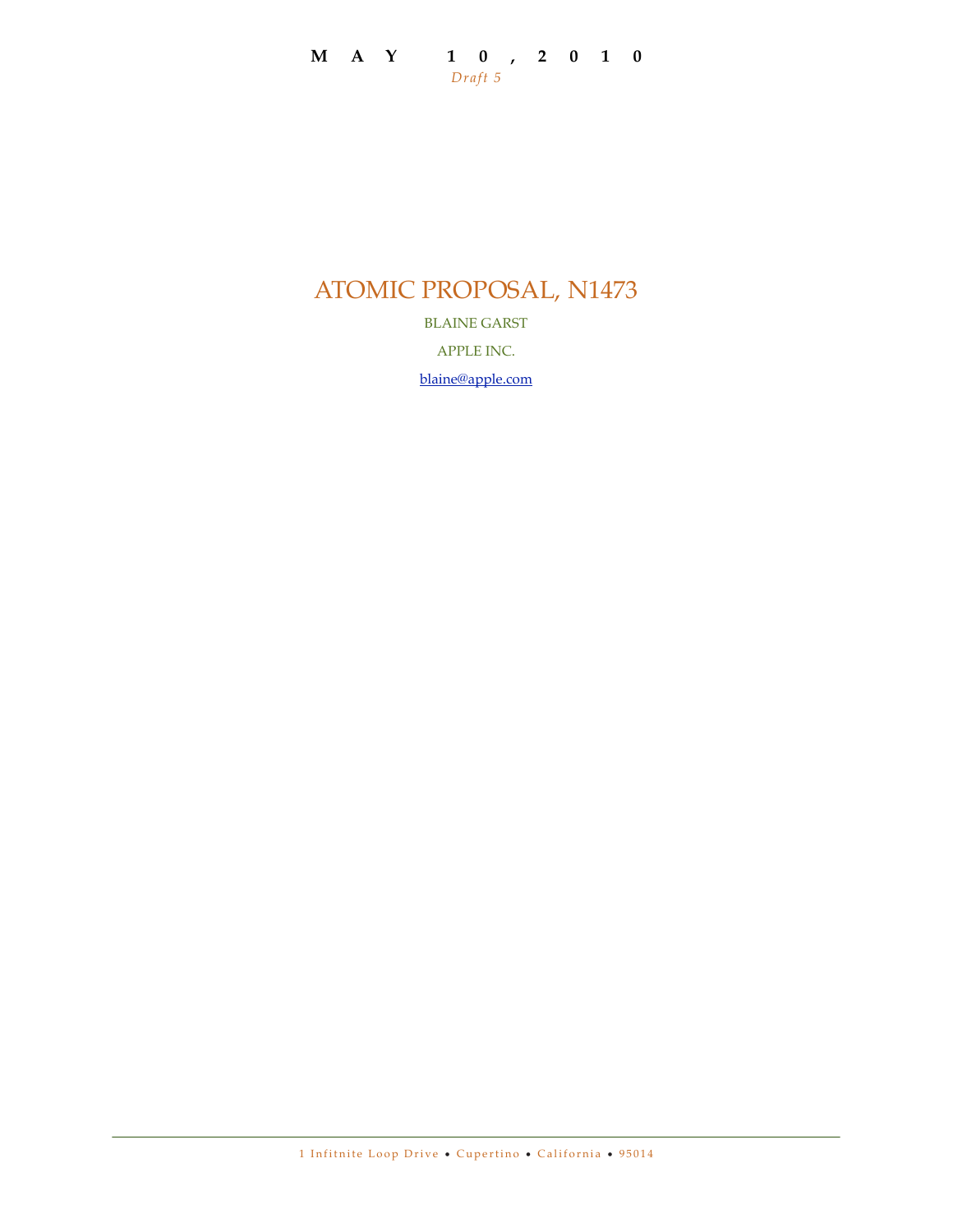#### **Introduction**

The C language community has for decades explored concurrency in the form of threads, mutexes and condition variables to describe all grain sizes of parallelism, and these are now reflected in the proposed C0x Standard. Also reflected is a new formalism for describing the memory model and in particular a new atomics library for describing operations on designated atomic memory objects.

The vast majority of modern multi-cpu architectures provide atomic compare-and-swap, test-and-set, or other forms of atomic operations on memory. These individual instructions coordinate with the caches to do correct behavior to the backing memory. Across processors, however, memory read and memory store barriers must be used to see these results reliably.

What is missing is direct language treatment of sequentially-consistent atomic behavior for C language objects.

The proposal is to add an \_\_atomic type qualifier to volatile marked memory and to have it have the following effects:

- 1. all compound assignment operators (e.g.  $+$  =,  $/$  =,  $\wedge$  =, ...) are overloaded to provide sequentially-consistent atomic behavior, whether achieved directly via hardware instructions , by small inline compare-and-swap code sequences, or by support from compiler intrinsics, as the implementation decides, so that accumulator uses can be directly expressed in the language. Thus, even float identifiers can be supported as accumulators. Accumulation is an interesting form of distributed computing that allows computation to be distributed widely and provides a natural gathering of the arithmetic results. Yet even so pure accumulation is today rare compared to the use of small integers as indices into larger data structures, and so rather than simply aquire-release we require full sequential-consistency.
- 2. Ordinary read and write access to atomic identifiers is sequentially-consistent, requiring memory-load barriers as necessary on the hardware before every read, and memory-store barriers after writes so that dependent data can be properly provided.
- 3. A new ?= : tertiary assignment operator is introduced to express an assign value if identifier has the specific value operation. When used upon an atomic qualified identifier, a sequentially-consistent compare-and-swap operation will be performed. This primitive can be used, for example, to implement a simple spin-lock that guards changes to other objects.

\_\_atomic applies uniformly to scalars, arrays, and aggregates, yet has little to no meaning for function results and parameters. An atomic structure would be read and written atomically using intrinsic helper functions, members not marked \_\_atomic use unchanged access rules.

#### **Modifications**

The following are the more formal descriptions of changes necessary to the **N1425** proposed draft standard to reflect the preceding high level descriptions of atomic.

### Section 5.1.2.4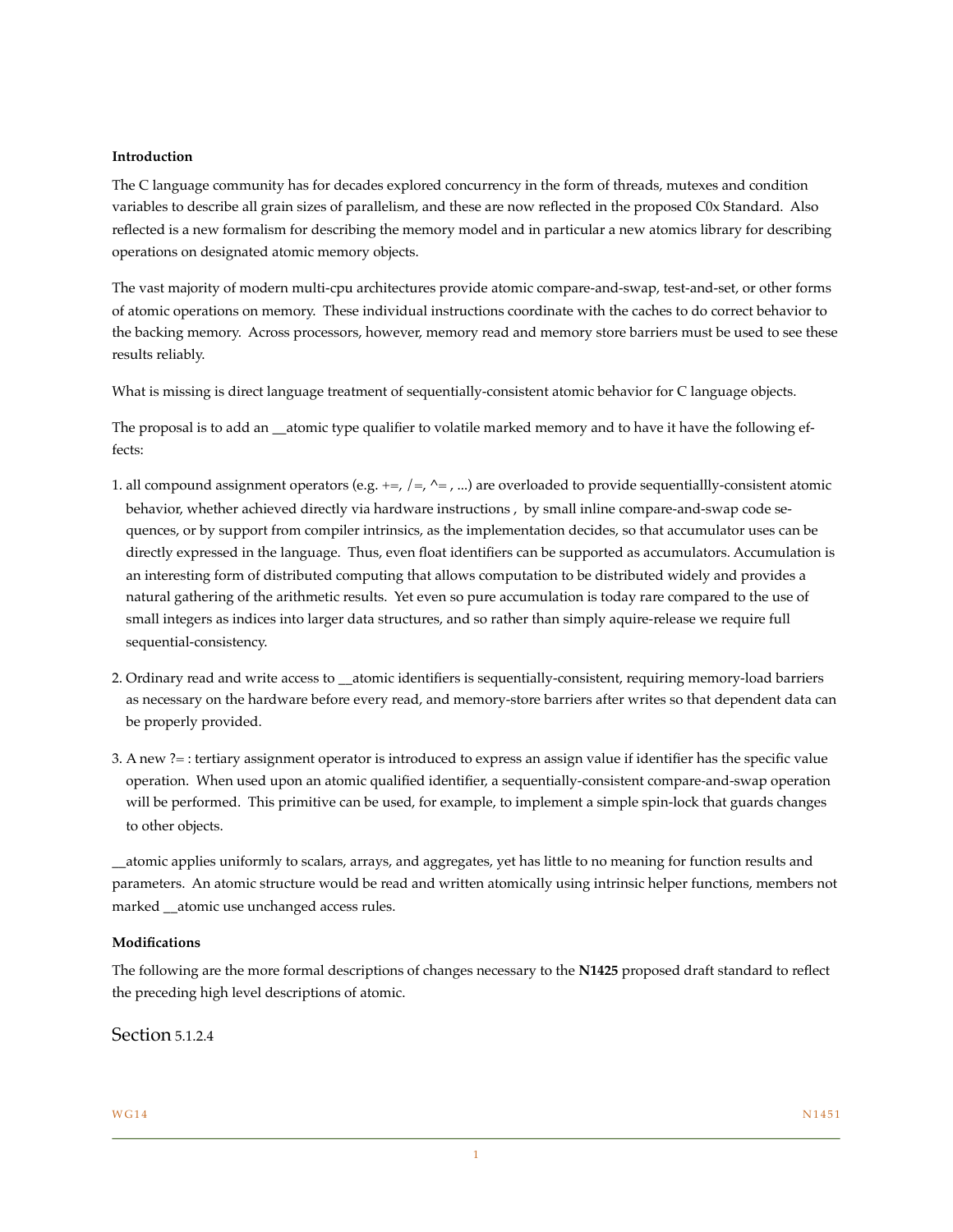para5: The \_\_atomic type qualifier designates objects as being atomic and as requiring sequentially-consistent operations directly on these objects. Additionally, the library....

**1.** Section 6.2.5

**Para 26. Any type so far mentioned...**

**[[[ this should move to become para 20 I think ]]] there is no const/volatile/restrict function type**.

A further qualifier implying volatile is \_\_atomic, forming an atomic object.

**2.** Section 6.2.6.1

When a value is stored into an atomic object it must be done such that the store is done via sequentially-consistent semantics, e.g. a memory-store-barrier is required. When an atomic object is read it must also be done via a sequentially-consistent operation, e.g. a memory-load-barrier must be issues as necessary on the hardware architecture.

**3.** Section 6.4.1,

Add atomic to the list of keywords.

**4.** Section 6.4.6

Add ?= to list of punctuators.

**5.** Section 6.5.2.4

Postfix ++ and -- operators on atomic objects must guarantee sequential-consistency for that object w.r.t. all other threads, and that the resulting value was that which was modified by the expression.

**6.** Section 6.5.3.1

Prefix ++ and -- operators on atomic objects must guarantee sequential-consistency for that object w.r.t. all other threads, and that the resulting value was that which resulted from the expression.